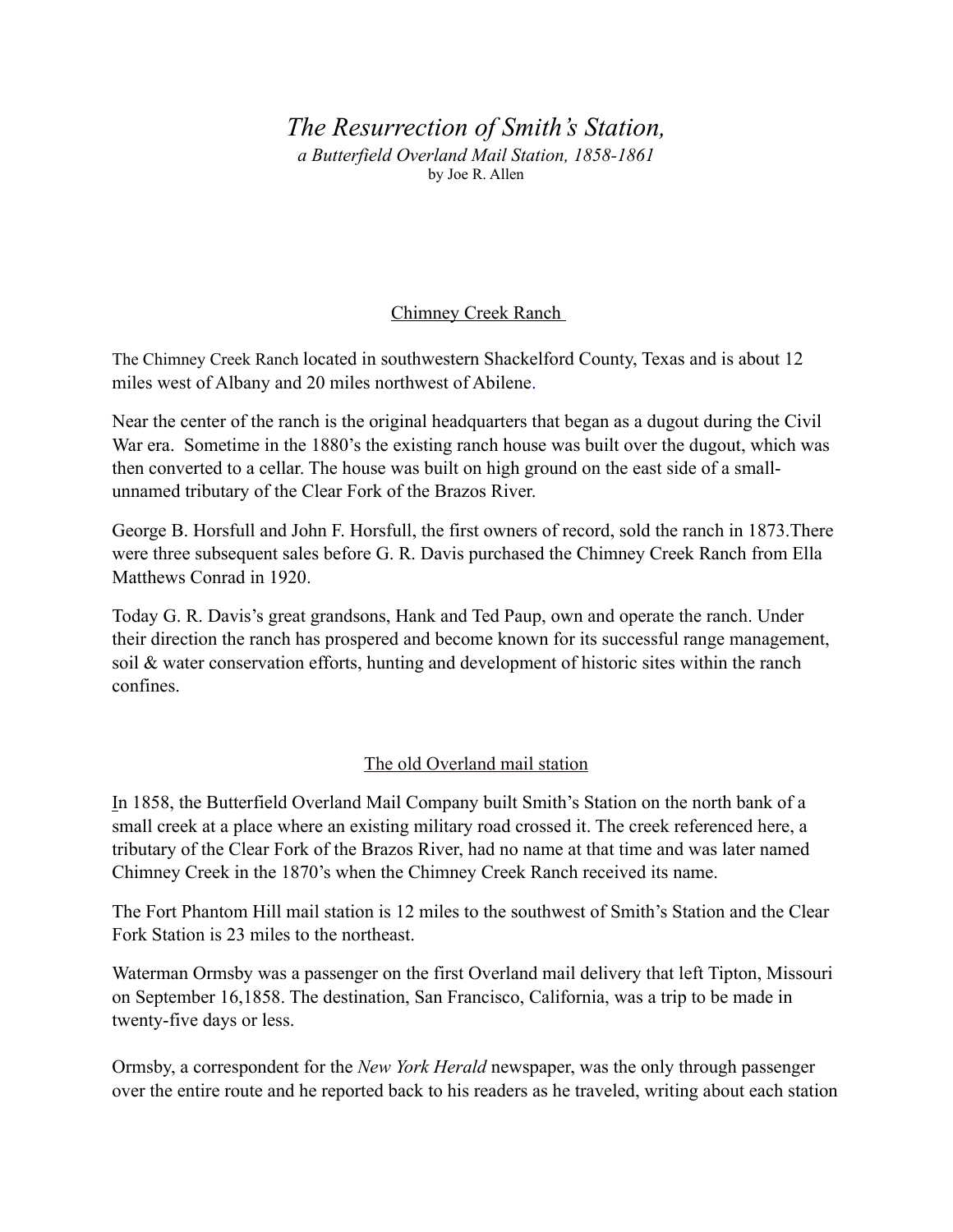along the 2766 mile route.

Ormsby gave this description of Smith's Station, "Our next stopping place was at Smith's station, twenty-three miles from Clear Fork, on the banks of a small creek.

No house had been built yet, those at the station living in tents. They had nearly finished a fine corral for the stock, making it of brush (as no timber could be had) and filling the chinks with mud. Our supper consisted of cake cooked in the coals, clear coffee, and some dried beef cooked in Mrs. Smith's best style. We changed horses or mules and swallowed supper in double quick time and were soon on our way again." This is the only first hand account describing Smith's Station that has been found to date. All other accounts are secondary.

Smith's Station was a meal station for travelers and a change station which supplied fresh mules or horses that pulled the lighter built celerity wagon across this portion of the route.

Smith's Station operated continuously from September 22, 1858 until the War Between the States broke out in 1861 at which time all Butterfield routes ceased operations in Texas. Apparently the station operators, Mr. & Mrs. Smith, left Texas also. To date nothing about these two people has been learned as to who they were, where they came from or where they went. All leads come to dead ends.

### The Road System

Captain Randolph B. Marcy commanded General William G. Belknap's escort on the tour that selected the sites for forts on the Texas frontier in 1851. Forts Belknap and Phantom Hill were completed in 1851 and Fort Chadbourne 1852. A military road connecting these frontier forts was laid at the same time, which was originally called the Fort Belknap to Fort Phantom Road. The Butterfield Overland Mail Co. used this portion of the old military road from 1858 until 1861.

Six and three quarters miles of the old Fort Belknap to Fort Phantom Road traces across the modern day Chimney Creek Ranch. The ranch benefits historically from this road because of who used and when it was in use. It was the first major road through modern day Shackelford County, Texas .It was the road on which Smith's Station was placed in 1858.

Smith's Station is the only documented Butterfield station in Shackelford County.

Many famous travelers also used this road. Col. James B. Leach wagon train of 1857, the Butterfield Overland Mail 1858-1861,and Charles Goodnight and Oliver Loving on their first cattle drive in 1866 are examples. In 1871, William Tecumseh Sherman traveled this road when studying the Indian threat on the Texas frontier. With him was Randolph Baines Marcy who laid out the road in 1851.

Other users of this road included countless immigrants, buffalo hunters, Indians, and early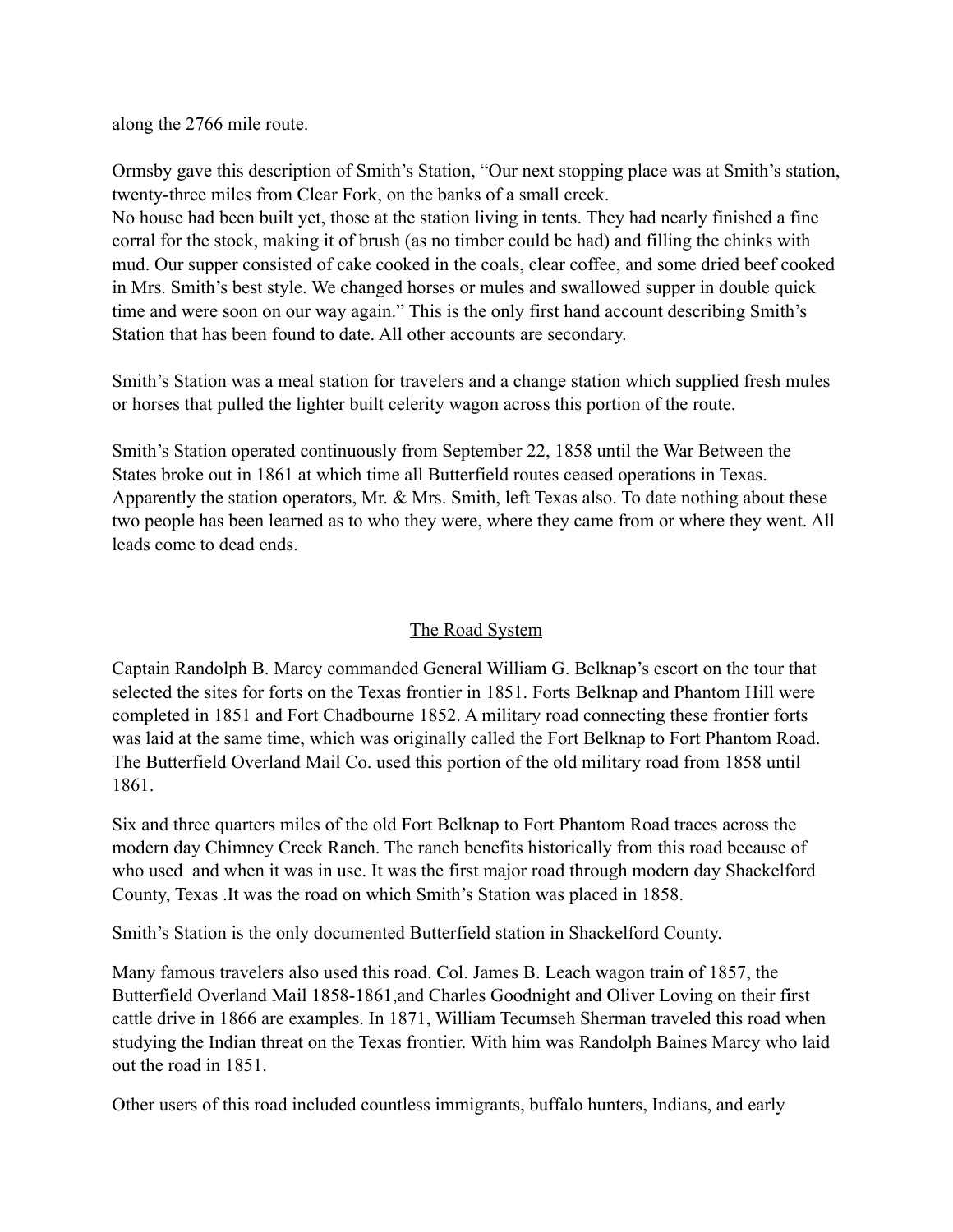settlers in Shackelford County.

### The resurrection begins

In 1981 G. R. Davis's granddaughter, Mary Frances "Chan" Johnson Driscoll, wrote an essay entitled *Chimney Creek Crossings,* which may have inspired a time of heritage renewal for this ranching family.

During this time of renewal Hank and Anne Paup, and Ted and Nancy Paup were deeply involved in giving the ranch a new facelift.

They began by documenting history, adding on to the ranch headquarters, erecting a chimney to commemorate a long past chimney after which both Chimney Creek and the Chimney Creek Ranch were named.

Two Texas state historical were approved and erected, one on the site of the 1900 Bud Matthews railroad switch, and the other on Chimney Creek to mark the site of the old Smith's Butterfield Overland mail Station built there in 1858.

The old mail station was of particular historical fascination to Hank and Ted and by the time they became involved it's remnants had dwindled to only a small mound of stones along side of a lonesome little creek.

This begged the question. "Why just a small stack of stones?"

Margaret and Roscoe Conkling, co- authors of The *Butterfield Overland Mail 1857-1869,* visited the Smith's Station site in 1935 and later wrote "the corral and station were constructed from stone, judging from the ruins that remain today", suggesting more than a small stack of stone.

So, where did all the rock go? This and other questions are answered as the story goes on.

As bits and pieces of information accumulated from writers like Waterman Ormsby, Margaret and Roscoe Conkling, A.C Greene, Dr. Lawrence Clayton, and from the lore of ranch managers, local historians, and from archaeological works, the Paup brothers formulated a clearer picture of Smith's Station and it's historical importance.

Armed with three decades of knowledge, Hank and Ted decided to recreate Smith's Station.

#### Questions & Solutions related to recreation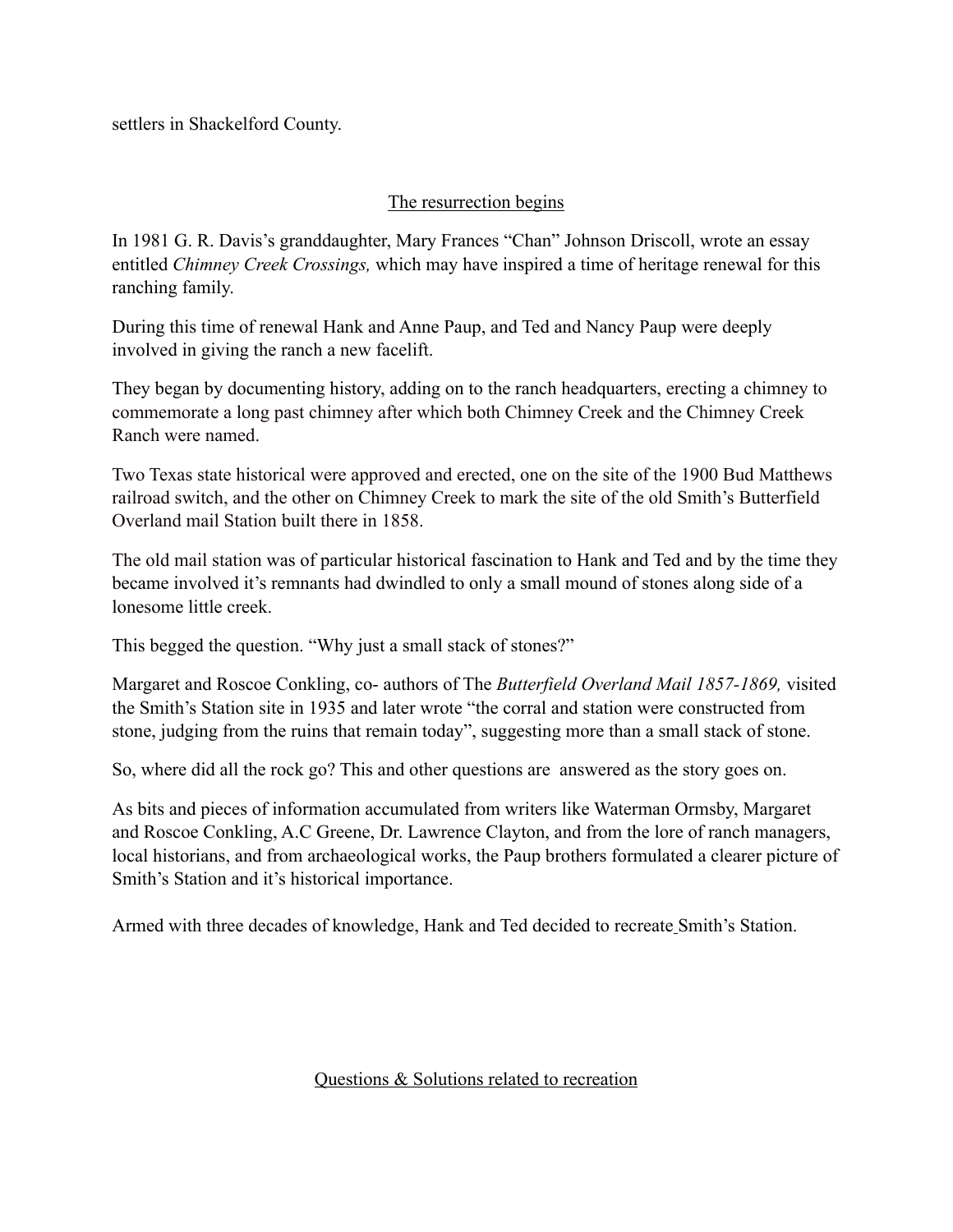As with any new idea, questions arose about placement; structure style, size, who would construct it, where would the building stone come from and so on. A very large challenge!

The first major question to be answered was what should Smith's Station look like?

 Ormsby's description of Smith's Station provided no information about the actual structure of the station. He stated: "No house had been built yet, those at the station living in tents. They had nearly completed a fine corral for the stock, making it of brush (as no timber could be had) and filling the chinks with mud".

The most reliable secondary account as to what Smith's Station looked like came from Roscoe & Margaret Conkling in the 1930's. The Conklings co- authored *The Butterfield Overland Mail 1857-1869.* They visited the Chimney Creek Ranch and Smith's Station and stated "the corral and station were constructed from stone, judging from the ruins that remain today".

According to local lore the original building stone for Smith's Station was removed from the site decades ago, supposedly by the Texas Highway Department, and the stone was ground up to make road base for use in the construction of State Hwy 351.

Mr. Robert Waller, long time grazing tenant of the Chimney Creek Ranch stated that any remaining rock was scattered by "chaining", which is a common practice used by ranchers of clearing brush by pulling very heavy chains between tractors or bulldozers.

To aide with visualization of how Smith's Station might or should look, sketches were drawn and a small model was built.

Another major consideration was how the rock would be applied to make the structure appear historically accurate. It would need to be a dry stacked limestone structure. So, a critical look was given to other Butterfield stations throughout west Texas.

Head of Concho station, located in Irion County, 133 miles to the southwest of Smith's, and 43 miles west of San Angelo was chosen to pattern after to achieve the historical dry stacked stone look. Interestingly, Ormsby's September 25, 1858 description of Head of Concho Station was very similar to the description he gave of Smith's Station. He stated "We reached the Head of Concha (Concho) River early in the morning and found there a most comfortable camp. The men had not yet had time to build a house and were living in tents. They had made a large corral of bushes---."

Both Smith's Station and Head of Concho Station were completed sometime after the route opened for service. Both were constructed of native limestone. However, long after the mail service ceased, Smith's Station did not survive the ages. Head of Concho ruins may be the bestunrestored station ruins in west Texas. It was for this reason that this sister station was chosen for Smith's Station esthetic style.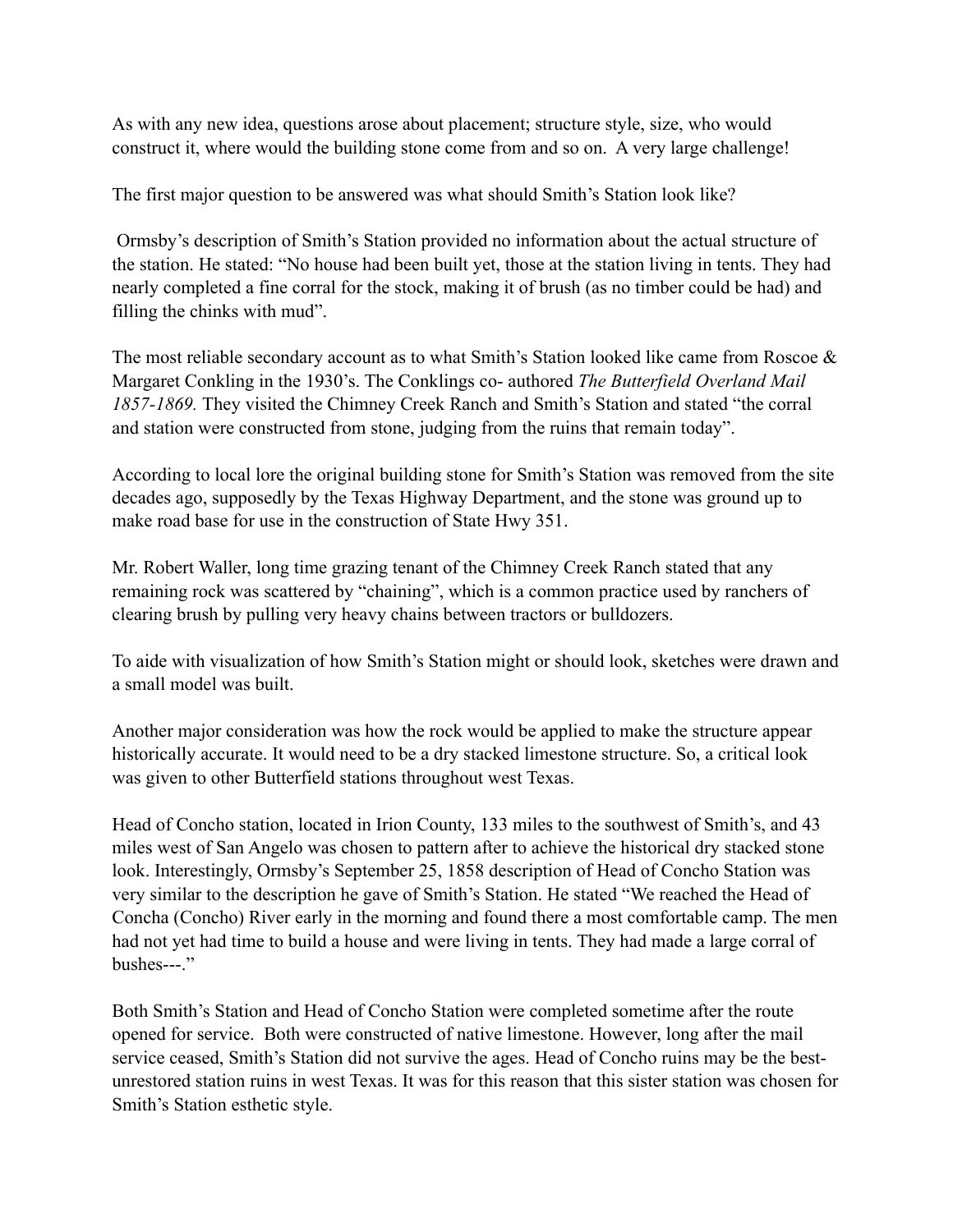The next big question, how big should the station be?

Since none of the Butterfield stone stations followed a set size and no two were alike there was discretion as to the size of the Smith's Station structure and how it should look.

After considering examples of Butterfield mail stations in Texas, the Delaware Springs Station located in Culberson County, Texas was chosen to pattern after because of its concise size and because the Conklings had created a very historically accurate drawing of that station in 1932. Also, Larry Riemenschneider, archaeologist with the Texas Archeological Research Laboratory, conducted a surface survey in his 1992 and suggested in his report that he believed it to be similar in style to the Delaware Station.

Kelvin Mullins, construction manager and architect, Imperial Construction, Inc., of Fort Worth, Texas was commissioned to make working architectural drawings of the structure to be replicated.

It was decided that the structure to be built would have 26' X 40' outer walls, with a 12'x12' interior /corner room. The walls would be 6' high and 20" thick. Care would be taken to guard historical accuracy. According to Mullins --- "The challenge was to re-create the structure so it looked authentic as to what the original structure might have looked like but with new construction "

 It was decided to install concrete foundations below grade with vertical rebar inside the stacked with concrete mortar within the center of the walls for added strength and support. Care would be taken so that no concrete or rebar would be visible from any exterior surface angle.

 The exterior wall would be chinked, which is installing small pieces of stone in the cracks between the stones to further the old historical appearance.

The building material would field stone (limestone), like the stone that had been hauled away.

Replacement stone presented yet another challenge. Where could enough rock be procured to build a 26' X 40' structure with a 12'x12' interior /corner room with 20" thick walls, 6'high outer walls?

There was plenty of limestone that could be quarried, but it would have a fresh quarried look, rather than a weathered look.

A neighboring rancher, Scooter Morris from Abilene, had an old dry stacked stone wall that was once used as a corral. Mr. Morris donated the stone, with the understanding that the Paup's would be responsible for moving it. David White, a contractor from Lueders, palletized the stone and relocated it to the Smith Station site. There were 65 pallets of stone which turned out to be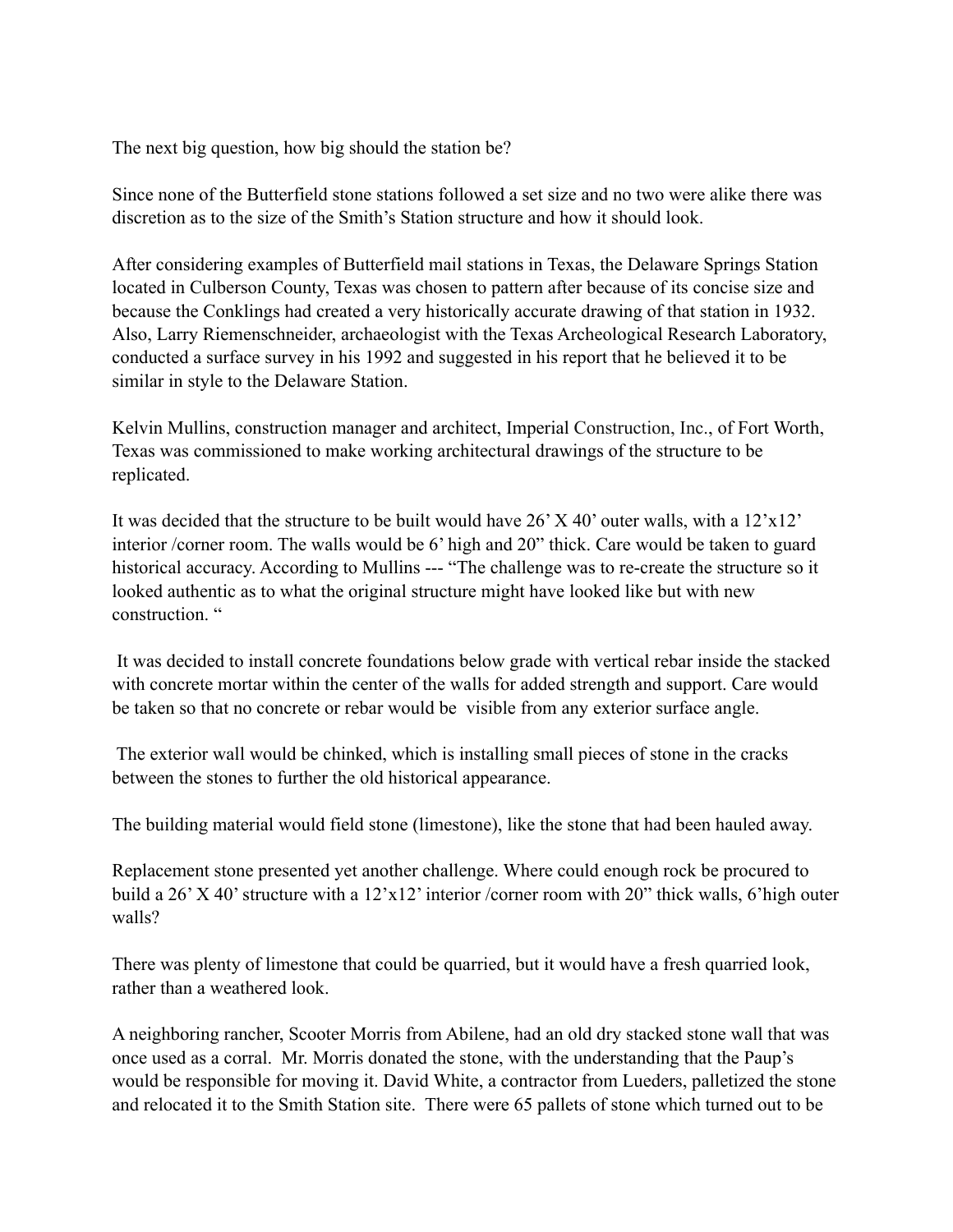the exact amount required for the re-creation project.

Placement of the station was a major question with a relatively easy solution because of archaeological work done between 1992 and 2005.

 Larry Riemenschneider had done a surface survey of the site in 1992 attempting to determine locations of the house and corral. He probed the ground with steel rods to locate any remaining stones. Where the stones were found was plotted on a grid.

Because of the surface damage caused by chaining and the fact that most of the stone had hauled away, the exact location of the house and corral was problematical except for the probable location of a chimney. Further work was needed.

Glen Ely, Patrick, Dearen, and Joe Allen visited the ranch in 2001 as part of Ely's study of Butterfield stations sites in Texas. Following the visit Allen was hired to extract the metal artifacts from the site and plot where each was found on a grid. Allen used the same datum point used by Riemenschneider and a similar grid. The datum point referred to is the site of 1982 Texas State Historical marker, placed there under the direction of, Joseph E. Blanton of Albany.

Between 2002 and 2005 the artifacts were extracted and plotted on a grid ,then with the aide of computer technology a semi-transparent grid was made and layered over the Riemenschneider grid, revealing a very plain print as to the exact location of the Smith's Station house.

In 2010 Kelvin Mullins staked off the re-creation site. It took time to find a local masonry contractor. During the wait time, Tony Jensen of Lueders, set out clearing about 450 yards of the old road coming in to the station site from the north east and to generally clear the station site of unwanted cactus and shrubs.

It took some time to find a local mason to install the stone walls.

In 2011, Larry Young Masonry of Clyde, Texas was hired to rebuild Smith's Station. Young followed strict instructions on building a site that could endure the ages, yet maintain the historical look of an old stone station structure.

The construction work began by digging footings and trenches for the sub terrain foundation upon which the dry stacked walls would be placed. The Paup brothers oversaw the project's progress.

The masonry began and care was taken to maintain the historically correct look of dry stacked walls while rebar and mortar were used well inside the walls to provide strength for the structure to withstand the test of time.